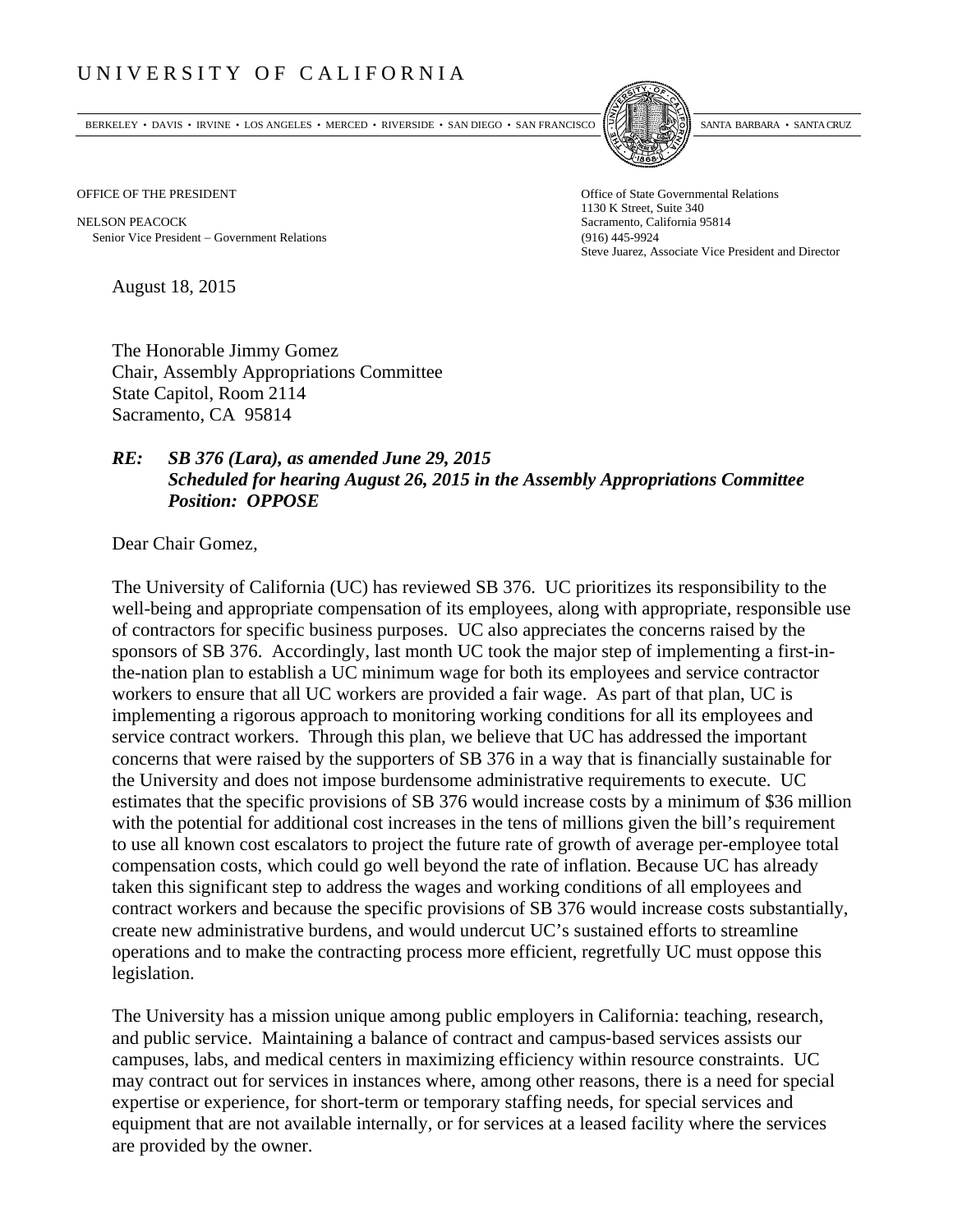## The University is taking action to ensure that service contractor employees are paid a fair wage and to increase its oversight of contractor working conditions.

On Wednesday, July 22, the University announced an important new initiative which will mandate that the minimum wage for UC workers – both direct UC employees and service contract workers – be raised to \$15 an hour over the next three years. The mandated minimum will increase to \$13 an hour on Oct. 1, 2015, to \$14 an hour on Oct. 1, 2016, and to \$15 an hour on Oct. 1, 2017. In addition, UC will implement a robust monitoring and compliance program to ensure that all employees and service contract workers are complying with all UC policies and all federal, state, and local laws. These measures will include a new phone hotline and central online system for contract workers to report complaints and issues directly to the Office of the President. The University will require that all UC contractors undergo an annual compensation audit to ensure they are paying their employees at a level at or above UC's minimum wage and complying with all local, state, federal and UC workplace laws and policies. These audits would be funded by the contractors and implemented as new contracts are established and existing contracts come up for renewal. The University also plans to institute spot audits of its contractors to ensure their compliance. These new requirements will be implemented as new service contracts are established and existing contracts come up for renewal.

The University believes that The Fair Wage/Fair Work plan substantially addresses the concerns that prompted the introduction of SB 376, in a way that is financially feasible for the University.

## SB 376 would hinder UC's continued efforts to make its contracting practices less burdensome and more efficient to administer.

For the last decade the University has embarked upon a sustained systemwide effort to reform its procurement practices not only to reduce the price it pays for goods, materials, and services but also to streamline administrative processes to generate additional savings. UC's strategic sourcing initiative and "P200" procurement project use strategic and collaborative sourcing methods to optimize spend and purchasing activities across the UC system, creating significant savings for the University. P200 seeks to recapture \$200 million annually that is currently lost through suboptimal purchasing contracts and practices, redirecting these critically needed funds to support UC's core missions of teaching, research, and public service.

SB 376 also conflicts with efforts by the University, in collaboration with the California State University (CSU) system and the California Community Colleges (CCC), to increase coordination among the three segments and take advantage of our combined purchasing power when contracting for goods, materials and services. SB 376 places new administrative burdens on UC operations while no similar requirements exist for CSU and the CCC is governed by a different set of statutory requirements. These disparate requirements hinder the three segments' ability to implement processes that allow for intersegmental collaboration and increased cost savings.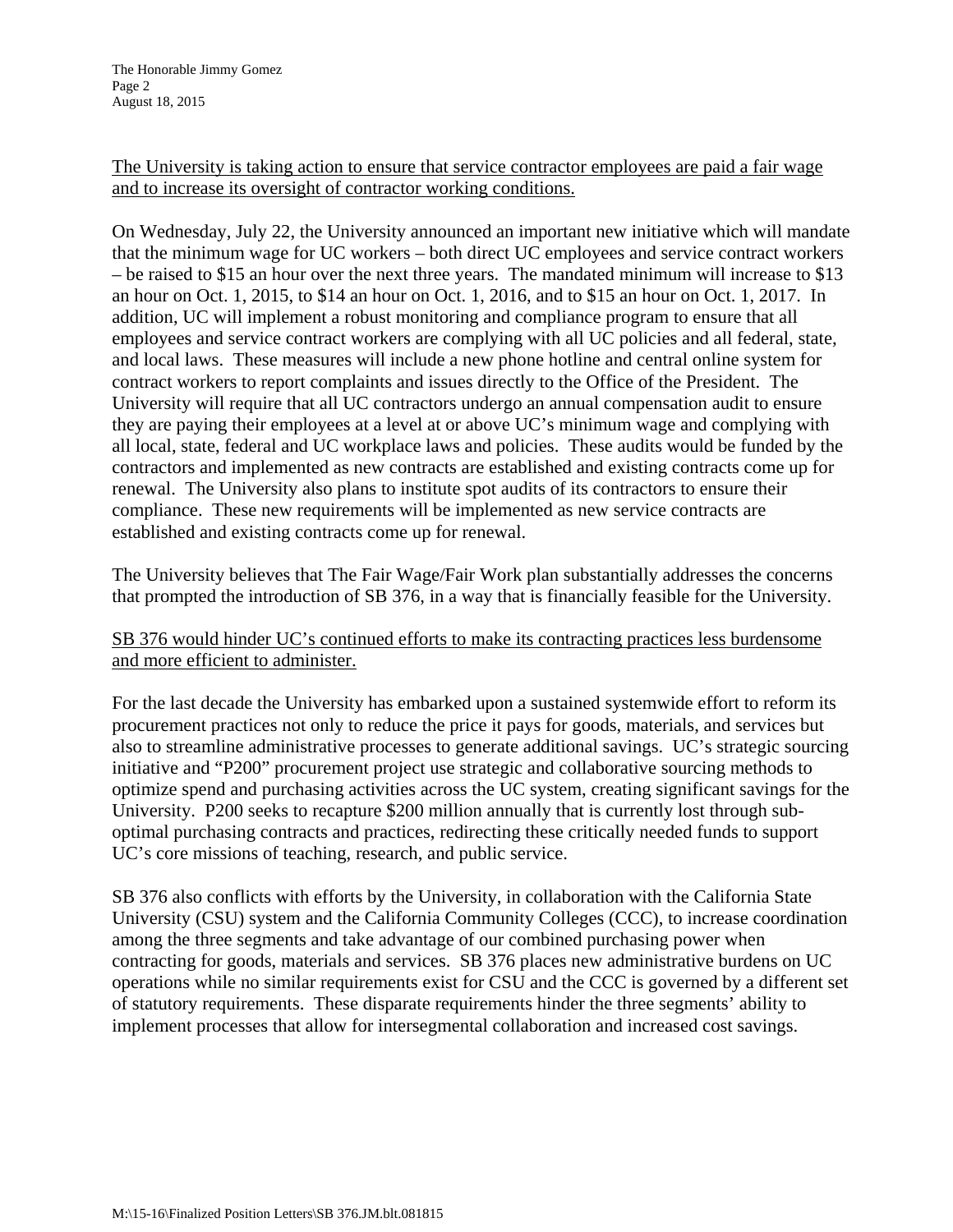Through its procurement initiatives and intersegmental collaborations, UC has realized measurable savings that have allowed us to direct resources back to the University. These savings are one of the key factors allowing us to hold in-state tuition flat for another two years. The Legislature itself has supported UC's efforts to increase efficiencies in contracting by passing two separate measures, SB 1280 (Pavley, 2012), which granted the University the authority to select the lowest responsible bidder on a contract for goods and services on the basis of the best value to the University, and SB 1122 (Wright, 2010), which increased the competitive bidding threshold to \$100,000.

SB 376 would significantly increase the administrative costs associated with the competitive bidding process by requiring a complex calculation and analysis of positions and compensation data prior to UC issuing any request for proposal (RFP) for goods, materials, and services. To maximize our bargaining power, UC's strategic direction is to engage in systemwide RFPs whenever possible. If SB 376 took effect as written, UC would be required to collect extensive salary and benefits data from every location potentially participating in the RFP. Further, the bill requires that the compensation calculation take into consideration known cost escalators to project the future rate of growth of average per-employee total compensation costs, although the bill does not specify over what time period. This calculation would add a significant and unnecessary complexity to the development of an RFP.

SB 376 would also increase administrative costs by eliminating the ability to extend or renew an existing contract for services. Developing, issuing, and evaluating RFPs is an administratively burdensome process that can be further complicated depending on the complexity of the contract and whether it is a systemwide or campus-level agreement. The option to extend a contract affords UC the ability to evaluate the level and quality of service, provides an opportunity to negotiate even more favorable terms prior to the University opting to exercise its right to renew, and allows UC to take advantage of any changes or advances in technology that may have occurred since the execution of the contract, all without increasing administrative costs. This grants UC more flexibility to ensure it receives the highest quality of service at the lowest cost without locking itself into contracts with longer terms that may ultimately become less favorable over time as markets and technologies change. UC believes that SB 376 increases not only the cost to administer competitively bid contracts but would also increase the prices that UC must pay for contracts for services provided to the University **by at least \$36 million for vendors to provide the value of a comparable benefit package to their employees. We believe that the bill will further potentially increase the price of contracts by an additional tens of millions of dollars for vendors to provide comparable average salaries to their employees. These costs could increase dramatically given the bill's requirement to use all known cost escalators to project the future rate of growth of average per-employee total compensation costs, which could go well beyond the rate of inflation.** 

UC collective bargaining agreements include provisions to minimize the impact contracting for services could have on current employees.

Some of UC's collective bargaining agreements contain specific provisions stating that the University will not contract out for services solely on the basis that savings will result from lower contractor pay rates and benefits for services customarily performed by bargaining unit employees or that result in layoff of bargaining unit employees. These agreements specify the instances in which UC may contract out for services including, as previously mentioned, when there is a need